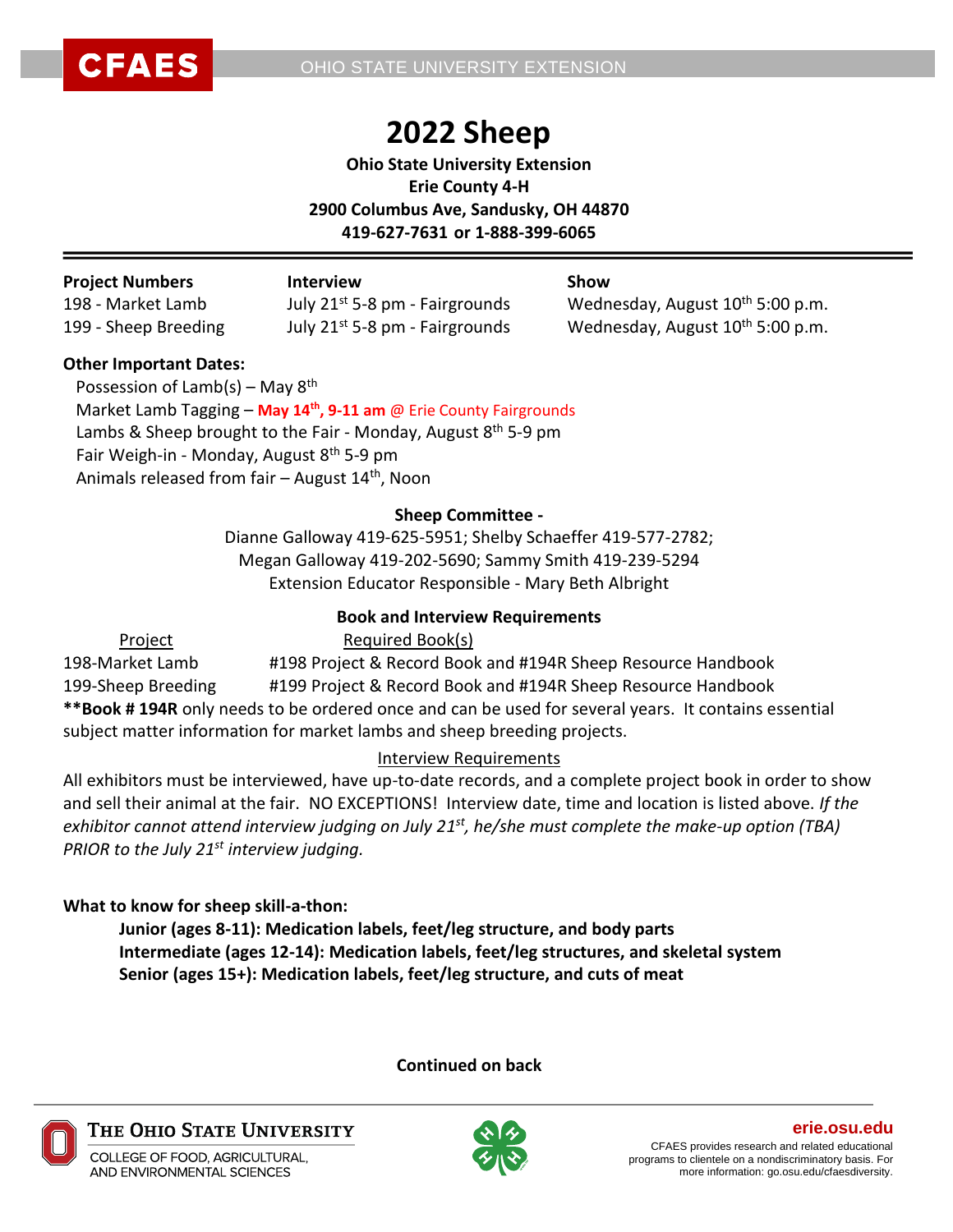### **Exhibit Rules and Requirements**

- 1. Every exhibitor of a market, dairy, or breeding animal MUST attend an approved Quality Assurance program with his/her parent or legal guardian to be eligible to bring the animal(s) to fair to exhibit, show, or sell. There are no exceptions. **This Quality Assurance program must be completed after October 1, 2021 and by June 25, 2022 (45 days prior to the start of the Erie County Fair).**
- 2. **Every exhibitor of a market or lactating animal will submit an online Drug Use Notification Form for each animal or pen of animals (pen of poultry or pen of rabbits) before or during arrival/check-in at the fair.**
- 3. All livestock trailers must be removed from the fairgrounds after animals are unloaded. No trailers are to be left on the fairgrounds.
- 4. A premier exhibitor will be named in each specie for juniors, intermediates, and seniors based on skillathon, live placing, and showmanship. Individuals not attending the livestock interview judging on July 21<sup>st</sup> will NOT be eligible for premier exhibitor.
- 5. Buyers' plaques will be available at interview judging and at the sale office during the fair. Exhibitors are strongly encouraged to obtain buyers plaques, attach a picture of themselves and their project animal, and present the plaque(s) to their buyer(s) at the sale.
- 6. **Market lambs must be tagged at the fairgrounds on Saturday, May 14th from 9 to 11 a.m.**
- 7. Exhibitors may tag 3 lambs, but can only bring 2 to the Fair.
- 8. Lambs must weigh 95# to 145# to be eligible for sale Lambs should be selected in April at around 50 60#. **\*\***White faced lambs will grow slower and should be around 60 - 75#.
- 9. All sheep (market and breeding) must be scrapie identified to comply with the USDA and Erie Co. Fair regulations. This includes scrapie identification for both **ewes and wethers**. **These animals must have proper scrapie identification before coming to tag-in (market animals) or fair (breeding animals).**
- 10. Grooming of animals during the Erie County Fair is limited to the Junior Fair exhibitor, exhibitor's immediate family, 4-H Advisor, FFA Advisor, or livestock species committee members. Immediate family is defined as members of the exhibitor's household limited to parents, step-parents, or legal guardian, brothers and sisters. Exhibitors must be present and actively engaged during the grooming of their project animal(s).
- 11. Market lambs **MUST** be slick shorn on or after August 1<sup>st</sup>. Lambs must be slick shorn BEFORE they come to the fair. It is the exhibitor's responsibility to have their sheep slick sheared.
- 12. Drenching is prohibited. Drenching is defined as the act of using an instrument (including a bottle) placed in an animal's mouth to orally administer a liquid, food, or any other substance (Ohio Livestock Tampering Exhibition Rule 901-19-01).
- 13. Adding any substance to externally build up, change, or alter the shape or conformation of the livestock, including but not limited to rope, false hair, graphite, hemp, and powders (Ohio Livestock Tampering Exhibition Rule 901-19-33). This includes anything with pigment to change or enhance the color of the animal, including but not limited to paint and baby powder.
- 14. Market lambs will weigh-in on Monday from 5:00 9:00 pm during fair check-in. Covers/blankets must be removed for weigh-in. Market lambs do not need to be off feed before weigh-in. The recorded weight will be used for the show and the auction.
- 15. All lambs will be weighed individually and will compete within the framework of evenly divided weight classes.
- 16. If an exhibitor has two animals in one class, the heavier animal of the pair may be moved to the next heavier class at the discretion of the sheep committee and the approval of the exhibitor. If one lamb is not moved, any other Erie County Jr. Fair Exhibitor may show one of the animals. In all other circumstances, the exhibitor must show their own animals.
- 17. Only first and second place winners will be considered in the Championship drive.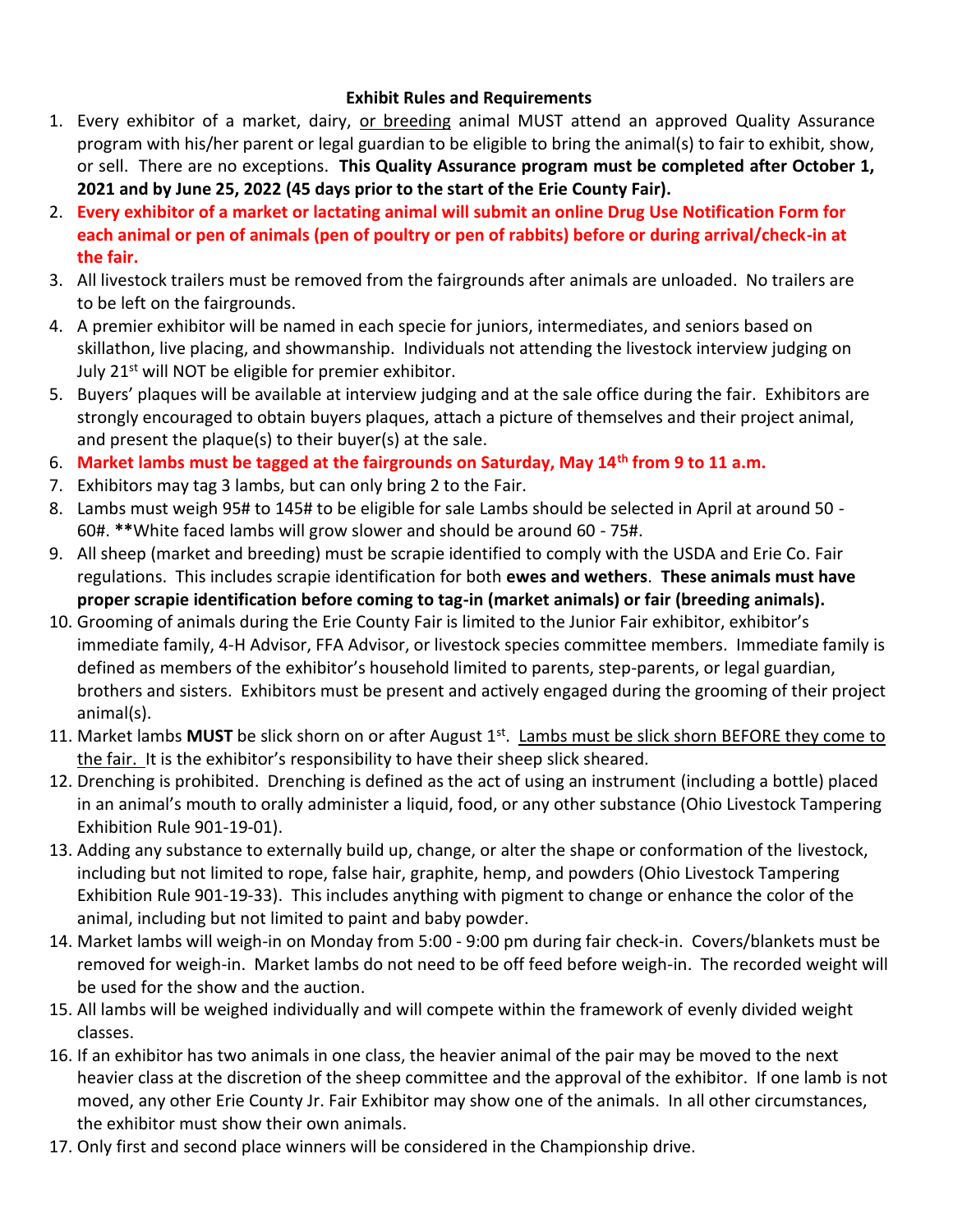

## **2022 Sheep Cont.**

- 18. Members must participate in showmanship in order to show in the market or breed classes. Failure to compete in showmanship and market classes will disqualify an animal from the livestock auction.
- 19. Members are to use market animals for showmanship instead of breeding if entered in a market class.
- 20. Exhibitors may only compete in one showmanship class.
- 21. Exhibitors must use their own animal in showmanship class.
- 22. Members must be dressed appropriately for livestock interviews, show, and the sale. Members should be neat and clean. This includes no shorts, no mid-riff tops, no tube tops, no halter tops, no low rise pants, and no sandals.
- 23. Exhibitors must have a complete project book with up-to-date records at interview judging. Books will be checked by key leaders and any exhibitor without a complete book will not be permitted to show at fair.
- 24. **Exhibitors may exhibit a maximum of three animals in breeding classes but are limited to one per class. Classes will include: ewe lamb; yearling ewe; and aged ewe.**
- 25. Any lamb that is shown as a market animal, cannot be entered in a breeding class.
- 26. The exhibitor must show his or her own project animal(s) unless an exception is permitted by the committee. In this case, the animal(s) must be shown by another Erie County Fair Junior Exhibitor.
- 27. All sheep exhibitors must clean out their pens and help with barn tear down and clean up on Sunday night.
- 28. Those Exhibitors who sell their project through the fair auction will be required to submit a written thank you note(s) in order to receive their sale check. Look for further details in the 4-H newsletter and at the fair.
- 29. Sale checks will be mailed. All checks must be cashed by November 25<sup>th</sup> of the current year or funds are forfeited. This includes issued checks and checks held for not meeting requirements, i.e. Thank you notes or poultry cards not submitted. No exceptions allowed.
- 30. Exhibitors must provide their own bedding. Straw is prohibited, only wood chips or saw dust should be used.
- 31. Exhibitors may not bring any tack, bedding, equipment, etc. to the fairgrounds until 8 a.m. the Saturday before the fair.
- 32. Exhibitors are expected to provide food and water to animals on a regular basis and keep livestock pens clean and neat. If an animal is not being taken care of or a pen is found to be unacceptable by the appropriate livestock committee, a notice will be posted on the pen. Failure to comply within 24 hours will result in the animal being sent home forfeiting the exhibitor's ability to show or sell.
- 33. All issues should be handled by the sheep committee. Grievances will be handled in accordance with the grievance policy which can be found at <http://eriefair.com/>

**Show Order on back**



THE OHIO STATE UNIVERSITY

COLLEGE OF FOOD, AGRICULTURAL, AND FNVIRONMENTAL SCIENCES

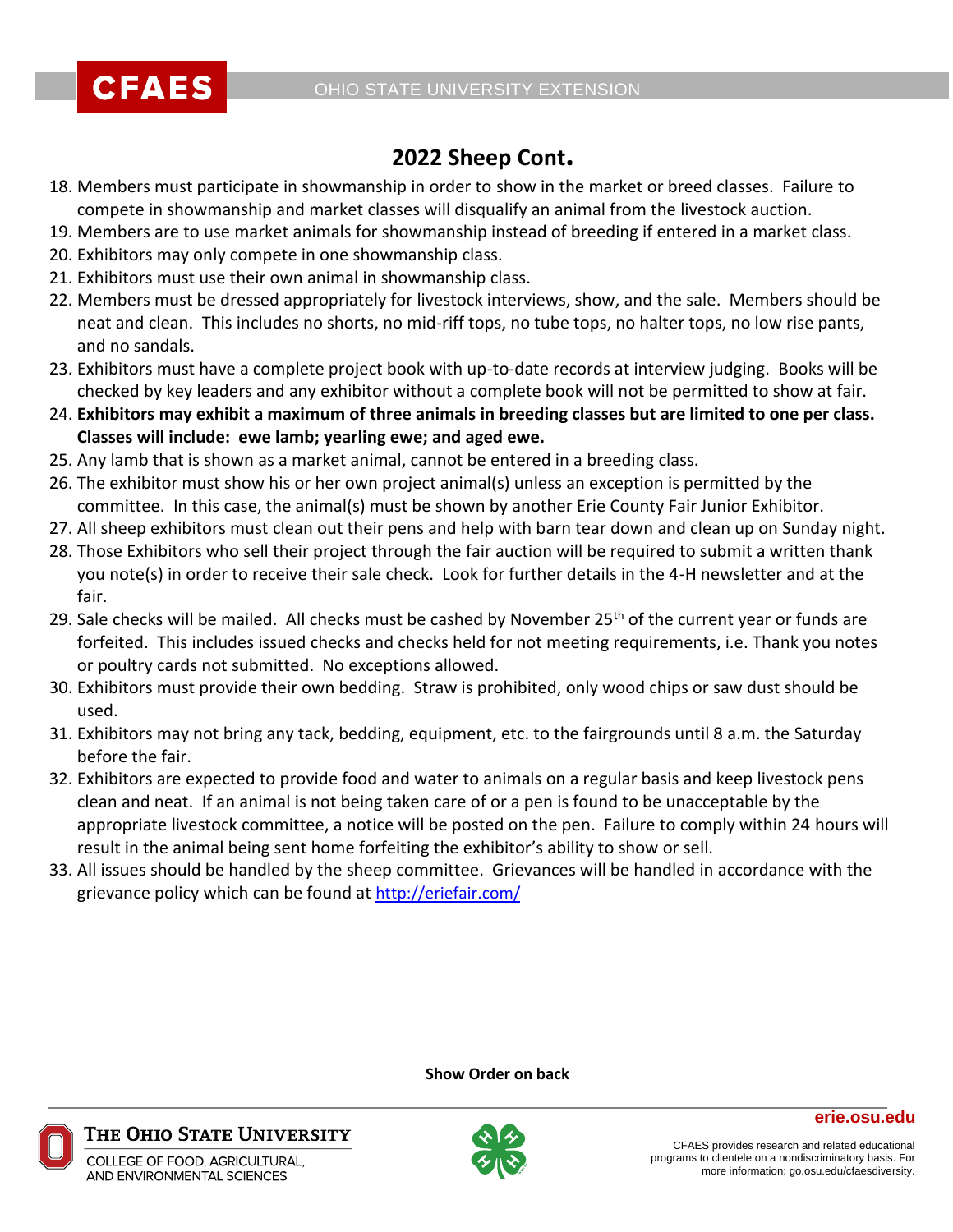### **Show Order**

Showmanship - Senior, Intermediate then Junior Showman of Showmen

### **10 to 15 minute break**

Breeding Classes Ewe Lamb Yearling Ewe Aged Ewe Market Classes Champion Market Lamb selection **PeeWee Showmanship** 

\*\*Any youth who was not old enough for the project-based 4-H program in 2022 may participate in PeeWee showmanship.

### **\*These rules are reviewed and adopted annually by the Erie County Senior Fair Board and apply to all Junior Fair exhibitors.\***

\*Junior Fair projects may not be sold on the fairgrounds except through the fair project auctions. For sale signs may not be posted on projects